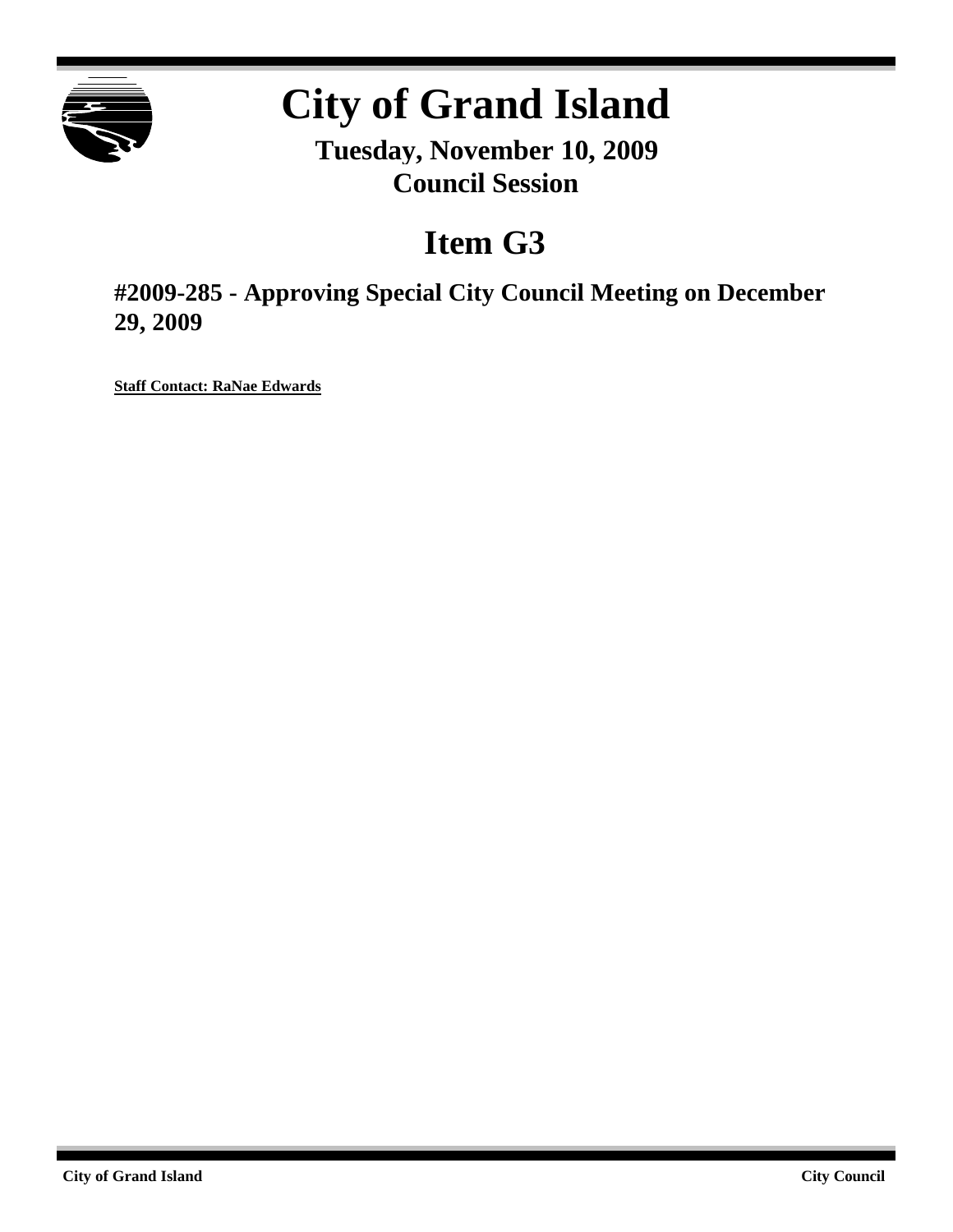# **Council Agenda Memo**

| <b>From:</b>                   | RaNae Edwards, City Clerk                                          |
|--------------------------------|--------------------------------------------------------------------|
| <b>Meeting:</b>                | November 10, 2009                                                  |
| Subject:                       | Approving Addition of City Council Meeting on<br>December 29, 2009 |
| <b>Item <math>\#</math>'s:</b> | $G-3$                                                              |
| $Presenter(s):$                | RaNae Edwards, City Clerk                                          |

#### **Background**

On October 14, 2008 the City Council approved Resolution #2008-296 setting the City Council Regular Meeting schedule for 2009. Any changes to this schedule need to be approved by the City Council.

#### **Discussion**

The City Council meetings scheduled for December 2009 are scheduled to be held on the  $1<sup>st</sup>$  and  $15<sup>th</sup>$ . The first City Council meeting scheduled for 2010 is January  $12<sup>th</sup>$ . This is almost a month between meetings where no claims can be paid. City Staff recommends the City Council meet in regular session on Tuesday, December 29, 2009 at 5:30 p.m. for the purpose of paying claims.

### **Alternatives**

It appears that the Council has the following alternatives concerning the issue at hand. The Council may:

- 1. Move to approve
- 2. Refer the issue to a Committee
- 3. Postpone the issue to future date
- 4. Take no action on the issue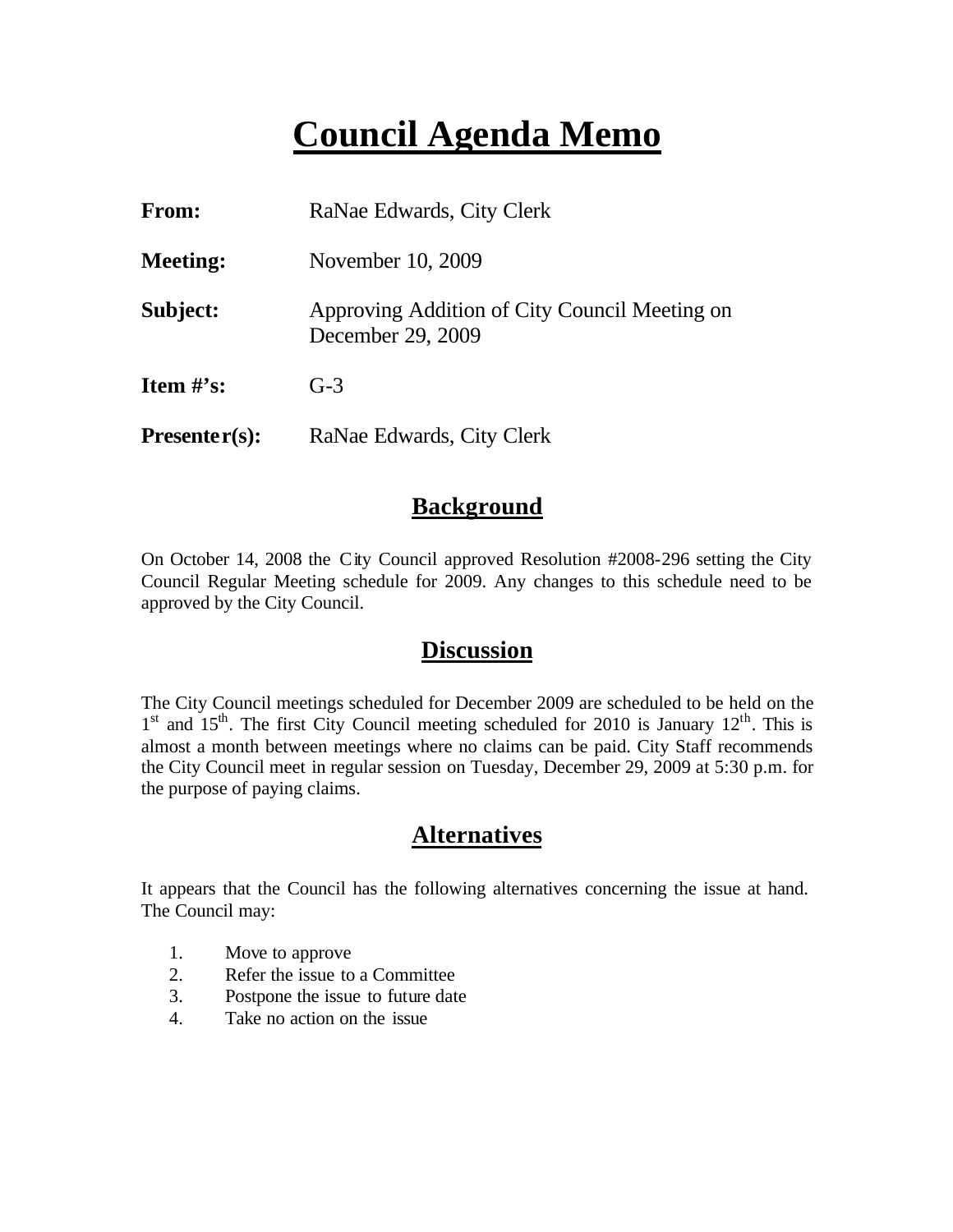## **Recommendation**

City Administration recommends that the Council approve a Regular City Council meeting on Tuesday, December 29, 2009 at 5:30 p.m.

## **Sample Motion**

Move to approve the addition of December 29, 2009 City Council Regular meeting beginning at 5:30 p.m.